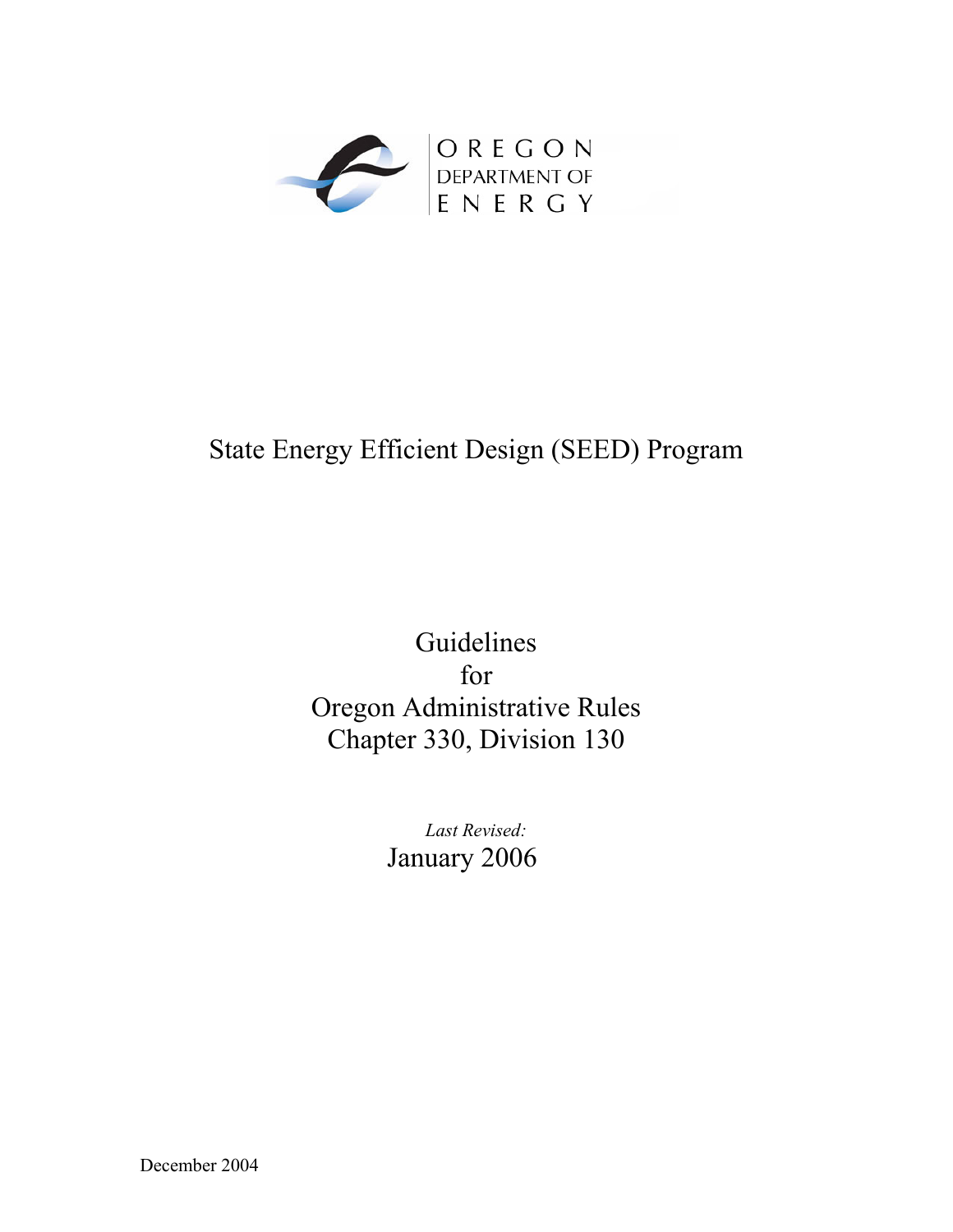## **Table of Contents**

Section 1 - State Energy Efficiency Design Program

- I. Introduction
- II. Program Participants
- III. Building Classes
- IV. Notification
- V. Submittals
- VI. Waiver
- VII. Expanded Services

Section 2 – Class 1 Buildings

- I. Pre-Design or Programming Phase
- II. Schematic Design Phase
- III. Design Development Phase
- IV. Construction Document Phase
- V. Construction Phase
- VI. Occupancy Phase

Section 3 – Class 2 Buildings

- I. Procedures
- II. Schedule of Agency Submittals

Appendices – *see next page*